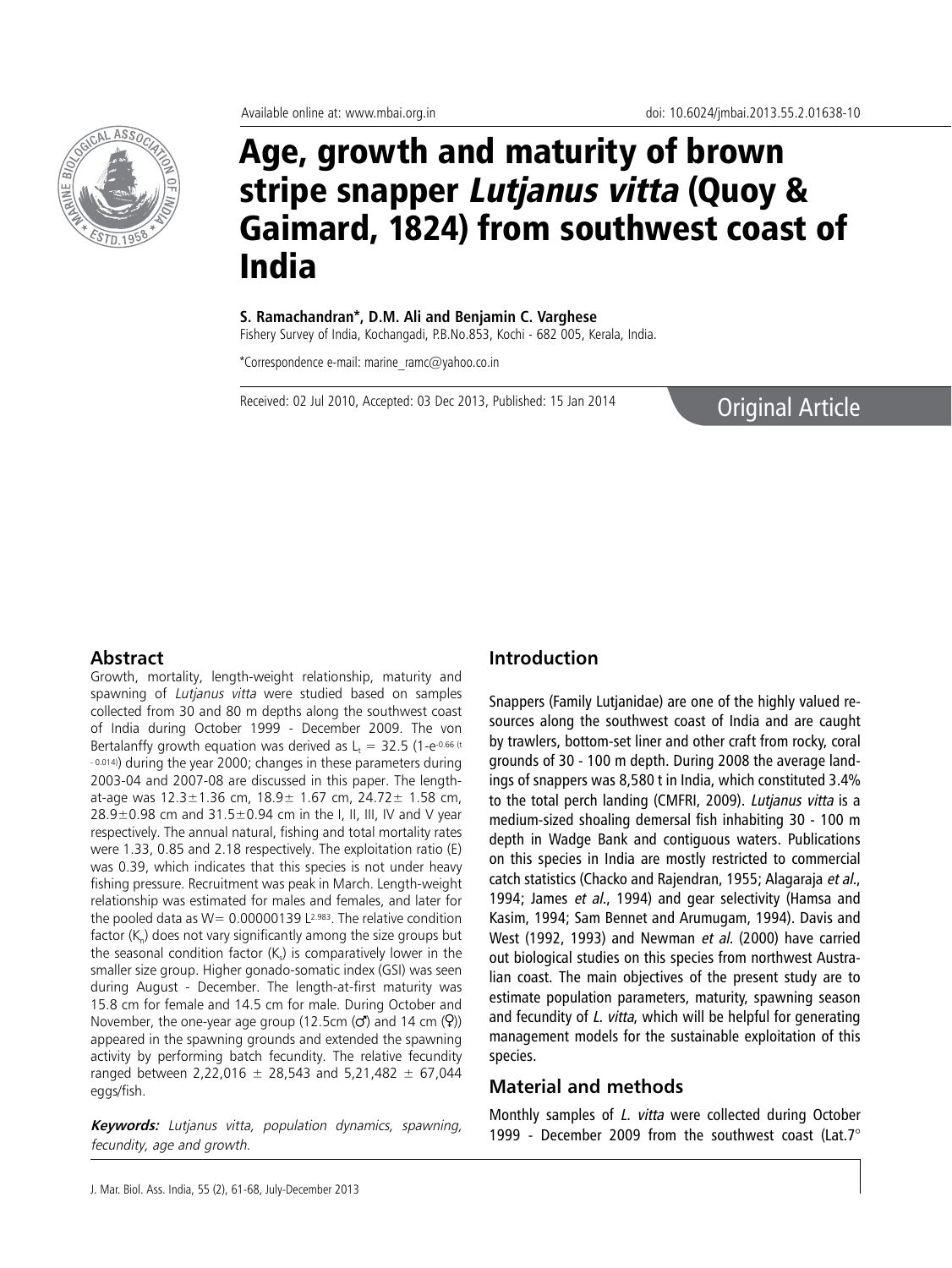41.77' and 8° 24.76') from depth range of 30-80 m during the exploratory surveys of the vessel Matsya Varshini of Fishery Survey of India, using expo model bottom trawl (45.6 m; cod end mesh size: 30 mm). The total length and weight of the fish were measured to the nearest 1 mm and 0.5 g accuracy. Length-weight relationship was calculated by least square method using the formula of  $W=$  a x  $L<sup>b</sup>$  and its logarithmic form Log  $W =$  Log a + b Log L. The relative condition factor  $(K_n)$  was calculated from the equation  $K_n = W/w$ , where  $W=$ estimated weight and  $w =$  calculated weight (Le Cren, 1951). The seasonal condition factor  $(K<sub>k</sub>)$  was estimated following the standard formula  $K_s = w/L3$  \*100 (Hile, 1936) (as the Growth coefficient is indicated in this text as 'K' for population parameter, the seasonal condition factor actually referred by 'K' in the pertinent literatures is hereby modified and cited as  $K<sub>s</sub>$ ). For determining the spawning season, the GSI (gonadosomatic index) was estimated from weight of gonad/body weight X 100 (June, 1953). Size-at-maturity was considered as the smallest length at which 50% of the fish in the sample had yolked or ripe stage ovaries (Hunter et al., 1986) maturity ogive was drawn on the scatter plots for estimating length at first maturity. Eight ovaries in different stages of maturity were examined histologically to explain batch spawning. For histological studies, small pieces of different regions of gonad were taken and fixed in Bouins's fluid. Transverse section at 10  $\mu$ m were made and stained with haematoxylin and eosin and observed under the trinocular microscope (Lobomed - CXR ii - magnification of 10x, 40x and 100x of objective lens). The fecundity was determined using the gravimetric method to count numbers of hydrated but unovulated oocytes in weighed subsamples of formalin-fixed ovaries (Hunter et al., 1986). Each subsample consisted of a wedge of tissue extending from the periphery to the lumen of the ovary.

The length range of L. vitta recorded during the study period (1999-2008) was between 9 cm and 31.8 cm. Male: 11- 30.6 cm; weight 95-376 g; n = 208; for female: 12.9-31.8 cm; weight 106-460 g;  $n = 395$ ; pooled specimens: 9-31.8 cm; weight: 10-460 g;  $n = 656$ , including immature;  $n =$ 53). For estimating the population parameters, samples collected during October 1999 to September 2001 were utilized. The length range during this period was between 12 and 31 cm. However, during 2008 one specimen of 31.8 cm total length and few samples of 9 cm total length were collected and incorporated to the available data during 2008. Due to discontinuous data availability on biology of L. vitta after 2001, the available data (2003-04 and 2007- 08) were utilized for estimating the population parameters, fecundity, maturity stages and GSI. Population parameters were estimated by length frequency based computer program ELEFAN as suggested by Pauly and David (1981) and Saeger and Gayanilo (1986). The natural mortality , M was estimated

using the empirical relationship of Pauly (1980). The lengthat-age 0 was estimated using the following formula  $t_0 =$ a - (loge. Lmax)/ -(b) and the 'a' and 'b' were estimated as constant (Bal and Rao, 1984) from the length-at-age  $(L_i)$  data derived from the Battacharya method (Battacharya, 1967). Fishing mortality, F was estimated by subtracting M from Z, the exploitation rate, E was computed from  $E = F/Z$  (Gulland, 1971).

### **Results and discussion**

**Length-weight relationship:** The length-weight relationship of male L. vitta was log W =  $-1.6798 + 2.892$  log L (r = 0.849); the relationship for female was log  $W = -1.965 +$ 3.062 log L ( $r = 0.956$ ). As the slopes in the relationship were tested using ANCOVA and were not significantly different (P  $> 0.05$ ) between sexes, the data of two sexes (n = 603) and immature specimen ( $n = 53$ ) were pooled and thus the length-weight relationship was: log  $W = -1.859 + 2.983$ log L ( $r = 0.985$ ) and its exponential form was  $W = 0.0139$ L 2.983. The unchanging body form and specific gravity of a fish are supposed to yield a regression coefficient (b) value of 3, where fish exhibits isometric growth. The b (2.983) value of L. vitta was subjected to 't' test, which revealed that this species exhibited isometric growth since its 'b' value did not significantly differ from theoretical value of 3.

**Condition factor-growth relationship:** The relative condition factor  $(K_n)$  and seasonal condition factor  $(K_n)$  were estimated for different length group from 9 cm to 31.8 cm. Fig. 1a, shows that the seasonal condition factor  $(K<sub>c</sub>)$  was comparatively lower in the Ist year age group of 10-13 cm size. The  $K<sub>s</sub>$  increased in the subsequent size group (14-18 cm) which is predicted to be second year age group and attained first maturity during this period and also been recruited into the fishing ground. Based on the present observation it is opined that the specimens attained first maturity were more healthy and robust than the smaller young ones and subsequent larger adults. It is an established fact that the  $K_s$  would be determined by the feeding intensity and reproduction (Nair et al., 1983). The higher value of  $K<sub>s</sub>$  in the largest size group was reported in other teleost (Fawzy and Soliman 1984; Hamsa et al., 1994; Ramachandran et al., 2004). In some species higher condition factor was reported in smaller animals than the larger size groups (Nair et al., 1983; Ramachandran and Philip, 2010).

The mean value of relative condition factor  $(K_n)$  did not show much variation among the size group (Fig.1b), which may be because L. vitta follow the cubic law strongly for its length weight relationship (b=2.98). According to Nair et al. (1983) if the fish does not obey the cubic law in it's length weight relationship, the relative condition factor  $(K_n)$  could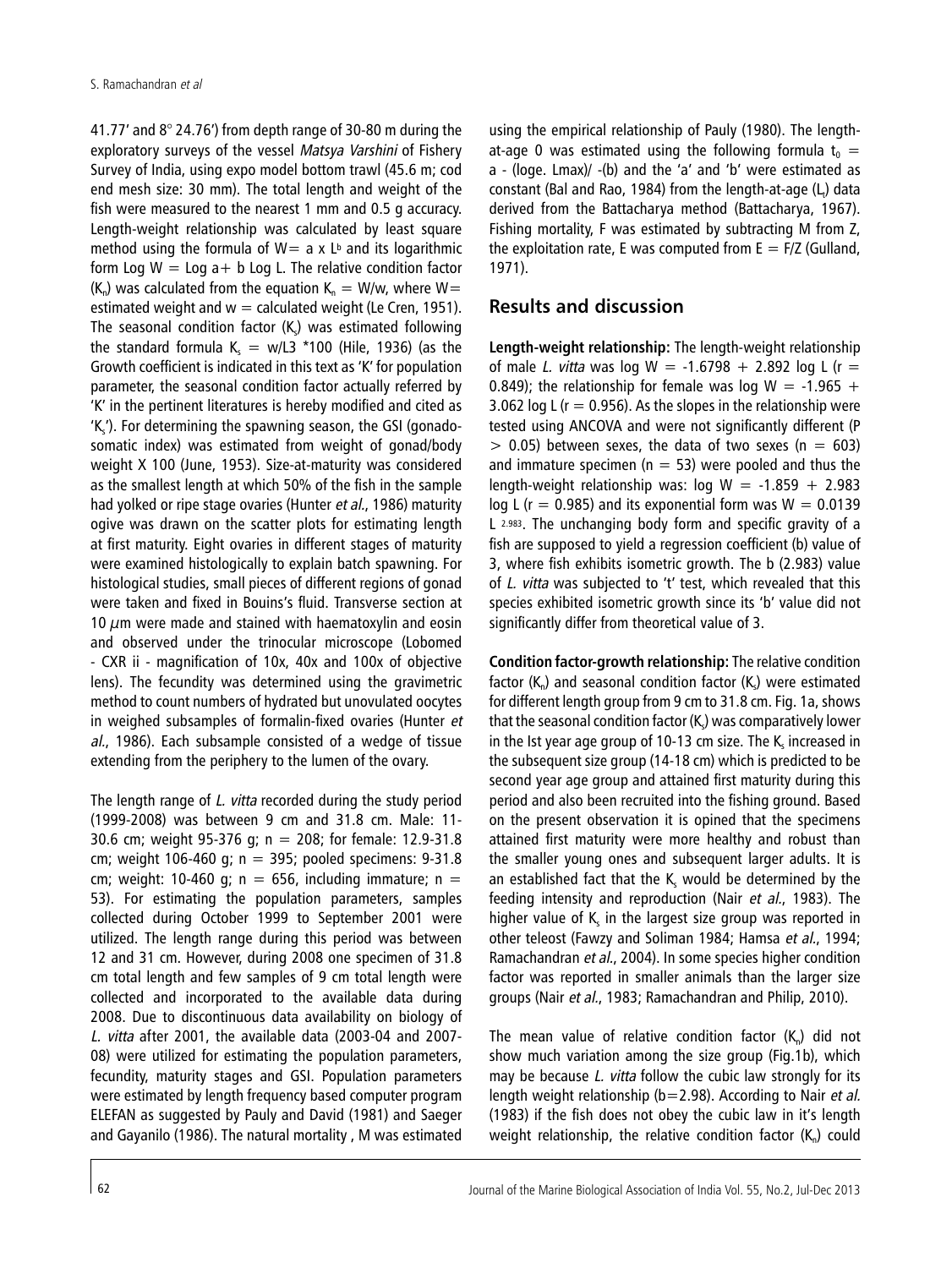

Fig. 1. Variation of condition factors in different size groups of L. vitta

be calculated to understand the well being, feeding intensity, maturation and spawning. The present observation revealed that the  $K_n$  values of different size groups not differed significantly and been overlapped among various size groups. The near unity in relative condition factor  $(K_n)$  among the size groups may also be due to its protracted spawning habit or factors other than spawning (Zacharia and Jayabalan, 2007). However Weatherley (1972) suggested that the seasonal condition factor  $(K<sub>s</sub>)$  would not yield near unity for all ages of a particular species whereas relative condition factor  $(K_n)$ could derive near unity among group of fishes and different population (stock) and with age of a species, which is close propinquity with the present observation.

**Seasonal variation of condition factors:** Seasonal variation of condition factors of *L. vitta* were analysed to understand the relationship between the condition of fish and maturity by comparing with gonado somatic Index (GSI). The condition factors ( $K<sub>s</sub>$  and  $K<sub>n</sub>$ ) of female specimens were only considered for comparing with the GSI of similar length group in a year (Fig. 2a-2c). The seasonal variation of  $K_n$  during different months indicated (Fig.2a) that L. vitta showed parallel trend of  $K_n$  with GSI (Fig. 2c), similar observations were reported in other teleosts by Le Cren (1951); Nair et al. (1983). Qasim (1957) suggested that the hiking and waning of the condition factor could be probably due to the building up or loss of reserves of the fish.

The K<sub>s</sub> showed lower value during peak spawning period (October to December) and an increasing trend during January to August (Fig. 2b), which indicated that the  $K_s$  is directly following the energy transfer for gonadal recrudescence and gametogenisis (González & Oyarzún, 2002). Similarly, Nair et al. (1983) also reported inverse relation between seasonal



Fig.2. Seasonal variation and relationship of (c) Gonado Somatic Index and condition factors (b-K<sub>s</sub>, a-K<sub>n</sub>) of *L. vitta.*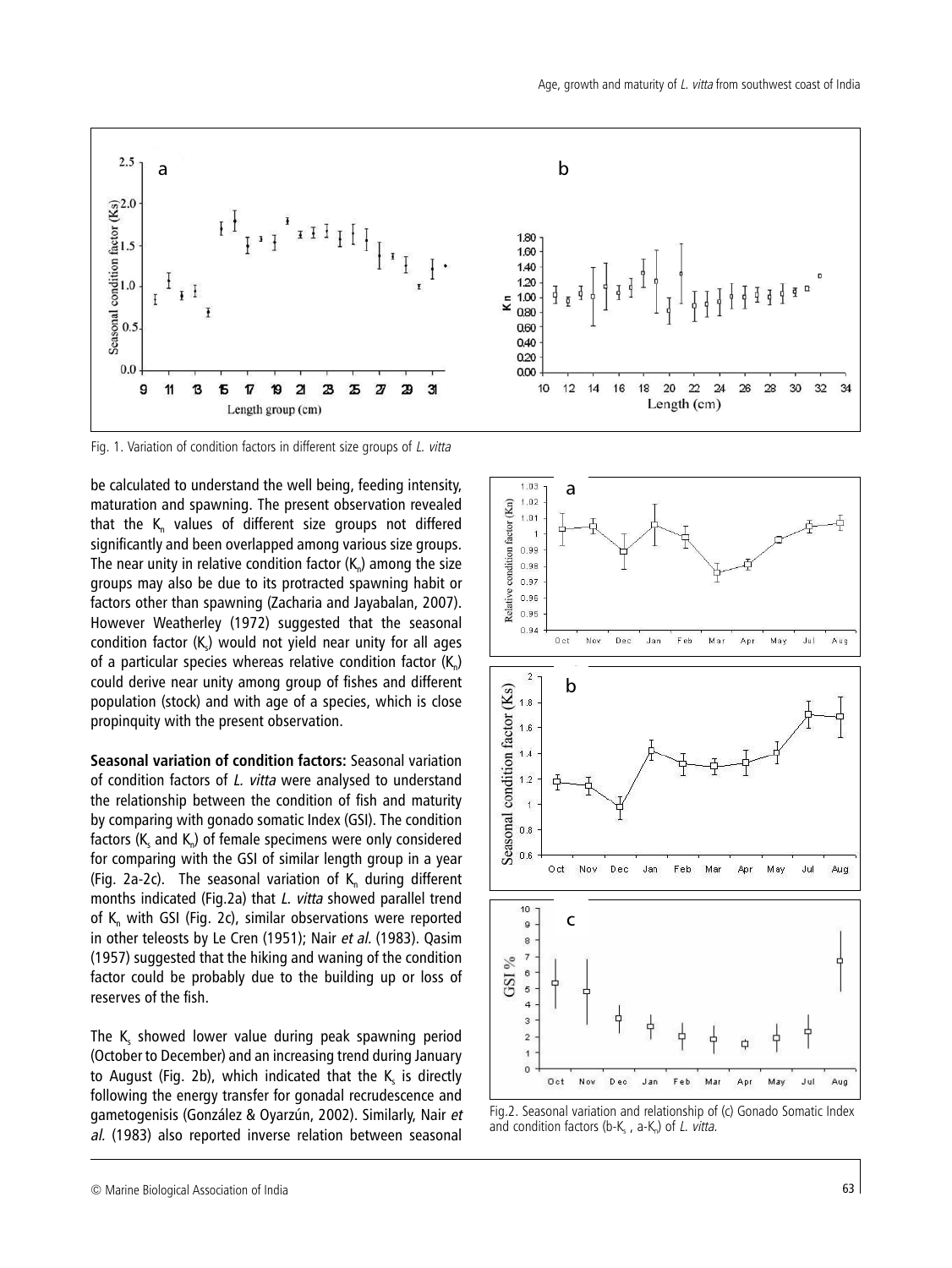$\alpha$  condition factor  $(K<sub>2</sub>)$  and GSI during spawning period in perchlet. Moreover Hickling (1945) found low and high value of K, before and after spawning, which was further explained by him as due to availability and intake of food during post spawning. Generally the condition factors are negatively correlated to degree of ripening / spawning cycle (Maddock & Burton 1999).

**Length at first maturity:** Data on mature specimens of smallest length group, which had ripe stage ovaries from August to December, were included for estimating size at first maturity analysis (Fig. 3). The smallest specimen having hydrated oocyte (ripe) was 13.5 cm TL, which occurred during October 2003 and November 2007-08. However the estimated length at first maturity of female L. vitta was 14.5 cm whereas it was 15.8 cm in female (Fig. 3). The male specimens of 12 cm size group with fully mature gonad occurred during November (only during 2008 and 2009), whereas this condition continuing up to January in 2001 and December in 2009. As the data were discontinuous, year-wise comparison was not possible. Hence the data during 2001 was updated with that of subsequent year on new length



Fig. 3. Length at 50% maturity of L.vitta

group, which was not available in the previous year. The smallest size at which *L. vitta* attained first maturity was 14.2 cm FL from Australian waters (Davis and West, 1993), which is close to the present observation 15.8 cm TL. However Davis and West (1992, 1993) derived  $L_{50}$  for L. vitta as 15.2cm (FL), in the present study it was 15.8 cm TL.

**Spawning and recruitment ground:** The mature specimens occurred during September - November with hydrated oocyte,

whereas, the post spawners occurred during December in the shallow water (30-40m) along with juvenile (4-6 cm TL) from the area between Lat. 8°40'N to 8°52' and Long. 76°38' to 76°28'E. The juveniles of L. vitta have occurred in this area during December along with juveniles of other Lutjanid species (Pinjalo pinjalo and Lutjanus seba). Analyses of seasonal sex ratio revealed that there was higher proportion of males during spawning season (October - December) than pre-spawning season (Fig. 4). This may indicate that, the males move on to the spawning grounds prior to the females as hypothesized by McKenzie (1940) and Chrzan (1950). The arrival of males prior to female in the spawning area is common among many fish species (Green et al., 1966;



Fig. 4. Seasonal variation of sex ratio of L.vitta

Noltie and Keenleyside, 1987; Eckmann, 1991; Ridgway et al., 1991).

**Ovarian development:** The oocyte development in *L. vitta* based on histological studies is as follows (Fig. 5a-5d).

**Early maturing or Perinucleolus stage:** This is a primary growth stage; in this stage it does not contain yolk. Ovary transparent, cylindrical, ova small (≤0.08 mm diameter) with visible nucleus.

**Maturing:** Darker and increases in size; nucleolus appear on the periphery of the nucleus; carticle alviole form circle between nucleus and zona (lumen) (Fig. 5a).

**Early nuclear migratory stage:** Nucleus migrates out from the center; the volume increases  $(\leq 0.5$ mm); fat vesicles occupies center. Small fat vesicle aggregated and form large vesicle (Fig. 5b).

**Ripe:** Late nucleus migratory stage / hydrated oocyte stage; enlarged oocyte  $(\leq 0.9$ mm); nucleus apparent at the periphery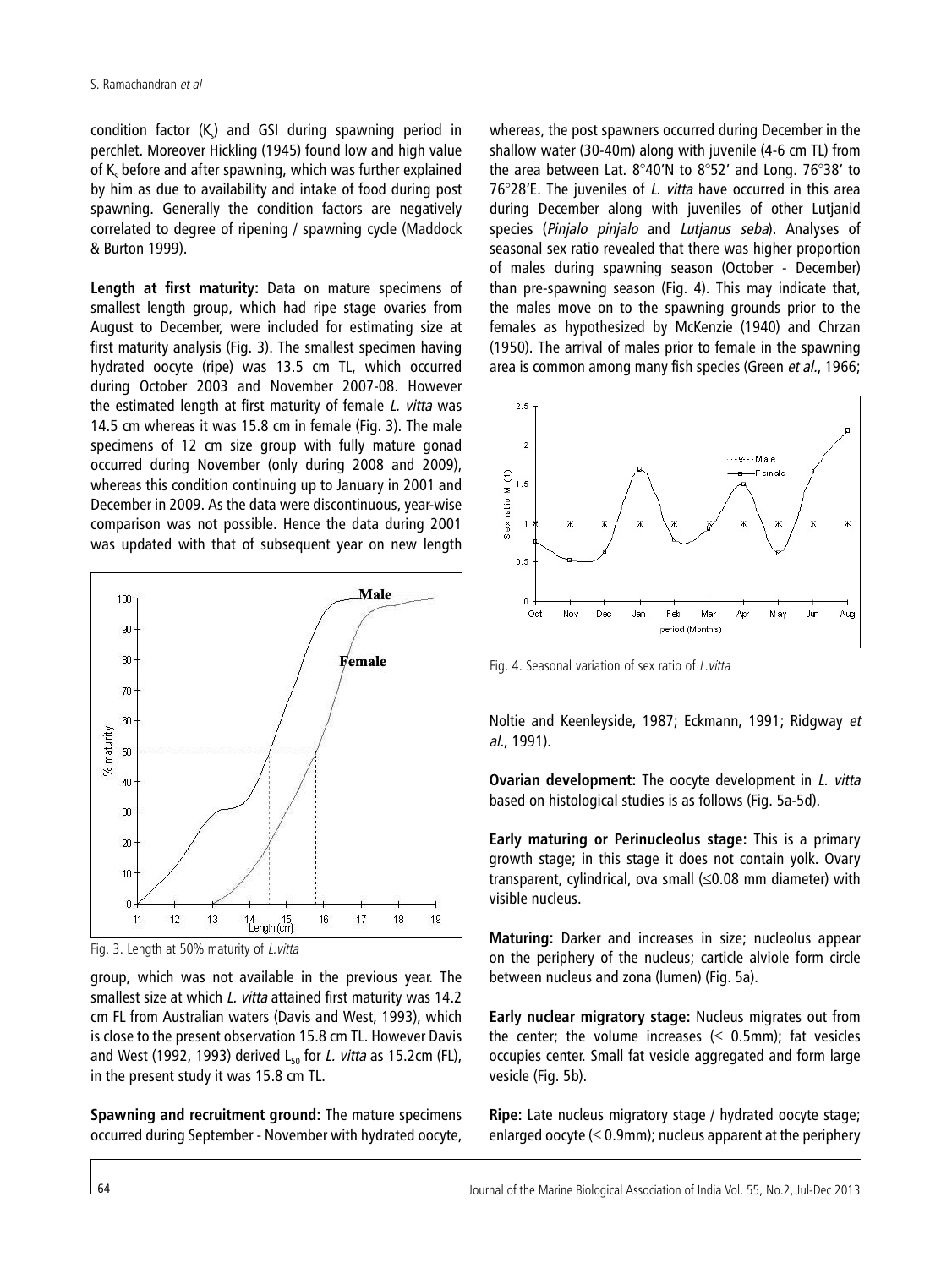

Fig. 5. a-d; Microphotomicrograph of histological section of ovary of L. vitta showing different stages of maturity. ar – atretic oocyte; ca - cartical alveoli; Ho- hydrated oocyte; n- neucleus; no- nucleolus; og- oil globule; po - postovulatary follicle; vo- vitelogenic oocyte;; yo-yolk,

of the oocyte, yolk vesicles coalesce together and form a translucent mass (Fig. 5c).

**Spent / partially spent:** Early postovulatory follicle appears; the lumen of the follicle collapses (Fig. 5d).

**Spawning season:** The main spawning season appears to be September - December. However presence of hydrated oocytes upto February indicated that the spawning season is protracted. The mean GSI peaked in August - October and then declined gradually, reaching its lowest value in March (Fig. 2c). There was a marked and significant deference in mean GSI during August - December which shows that spawning strength is not uniform during the spawning period as gonads of individual fish were depleted by successive batch spawning (Davis and West 1993). The pattern of oocyte development is asynchronous and *L. vitta* is a multiple spawner (Davis and West,1993). The number of spawnings cannot be established from modes in the size-frequency distribution of oocyte (Hunter and Goldberg, 1980). However Davis and West (1993) reported that an individual L. vitta could spawn nearly 150 times in a year. The present study revealed that the mean ova diameter (MOD) of hydrated eggs are almost equally distributed in the gonad (MOD of anterior part of gonad: 0.645±0.09mm; middle part: 0.631±0.08mm; posterior part:  $0.65 \pm 0.119$ mm). However, different stages of ova (0.11mm-0.81mm) were seen in the gonad during the spawning season (Fig. 6). In general during the spawning season male dominance was observed in several fish species (Mc Kenzie 1940; Ridgway et al., 1991; Morgan and Trippel, 1996). In the present observation it is clearly seen that the proportion of male is higher during actively spawning season (October-December) than post spawning and pre-spawning months except during January (Fig. 4).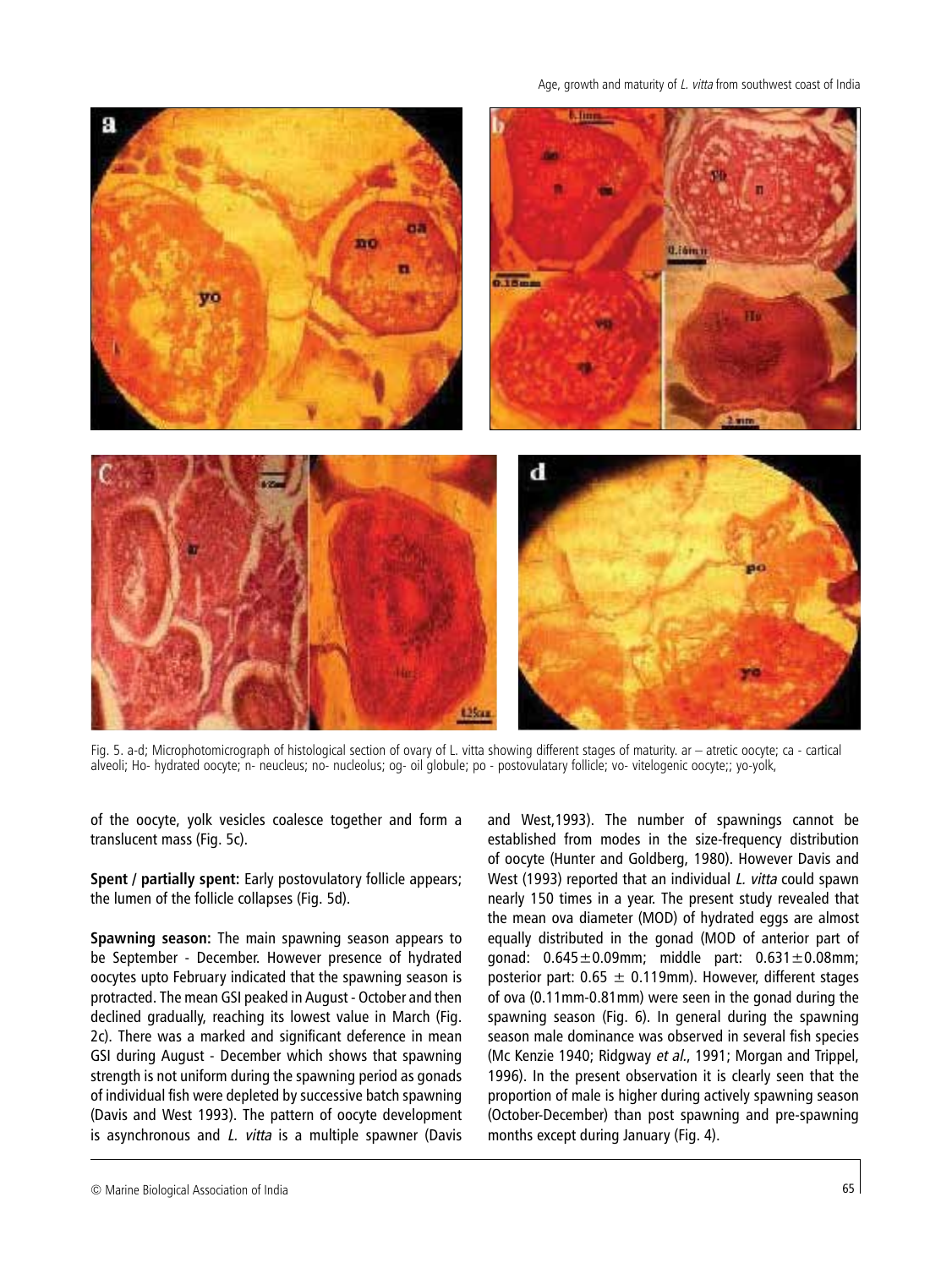

Fig. 6. Seasonal variation of MOD of L. vitta

**Fecundity:** The gonads of ripe L. vitta having ripe oocyte collected during October - December were included for fecundity estimates. The fecundity varied between 2,22,016  $±$  28,543 and 5,21,482  $±$  67,044 eggs per fish. The sizefecundity relationship was linear ( $r = 0.59$  for log length vs fecundity and  $r = 0.65$  for log weight vs fecundity). The highest fecundity (5,616,00  $\pm$  1,29,84) was noticed during October 2008 in a specimen of 31.8cm TL. Davis and West (1993) reported that the (Log) length /fecundity relationship (based on slope value) had not varied significantly with season. In the present study the estimated length fecundity relationship during October to December had not shown much variation.

**Population parameters:** The von Bertalanffy growth equation was as L<sub>t</sub> = 32.5 (1-e<sup>-0.66 (t - 0.09)</sup>) for the year 1999-2000, 31.5 (1-e-0.54 (t - 0.024)) for the year 2003-04 and  $L_t = 33.5$  (1-e-0.45 (t -0.014)) for the year 2007-08. The length-at-age was estimated using pooled data by Bhattacharya method, which indicated the growth as  $12.3 \pm 1.36$  cm,  $18.9 \pm 1.67$  cm,  $24.72 \pm 1.58$ cm,  $28.9 \pm .98$  cm and  $32 \pm 0.94$  cm in the I, II, III, IV and V year, respectively (Fig. 7). The growth and mortality rates were given in Table 1 for different years. The estimated L for male in the present study was lower than the specimens recorded from Australian waters (42.2 cm). In the present study, sampling was from depth up to 80 m but majority of the samples were collected from zone of  $\leq 40$  m depth. Davis and West (1992) opined that the distribution of L. vitta is up to 120 m depth in Eastern Indian Ocean of Australian coast and larger specimens normally occurred in deeper water.

As a tropical species L. vitta is relatively moderate in it's growth  $(K=0.44 - 0.66$  year-1). According to Sparre and Vinema (1993) the fishes with moderate K values are characteristic



Fig.7. Length at age estimated from the length frequency using Bhattacharya's method

with moderate natural mortality, whereas it is related to age and size of the fish. K values in the present study is 0.66 year-1 and it's corresponding M value is 1.33, therefore the M/K ratio of L. vitta is 2.01. Generally the M/K ratio in fishes falls within the limit of 1.5 -2.5 (Beverton and Holt, 1959) and in the present study M/K ratio is within this limit. However, studies from the Australian waters (Davis and West, 1992) of Indian Ocean revealed that L. vitta is slow growing ( $K= 0.22$ -0.37) in contrary to this Newman et al. (2000) reported higher value ( $K = 0.85$ ).

The total mortality was estimated from the catch curve (Fig. 8). The fishing mortality (F) was taken by subtraction of M



Fig. 8. Length converted Catch curve of L. vitta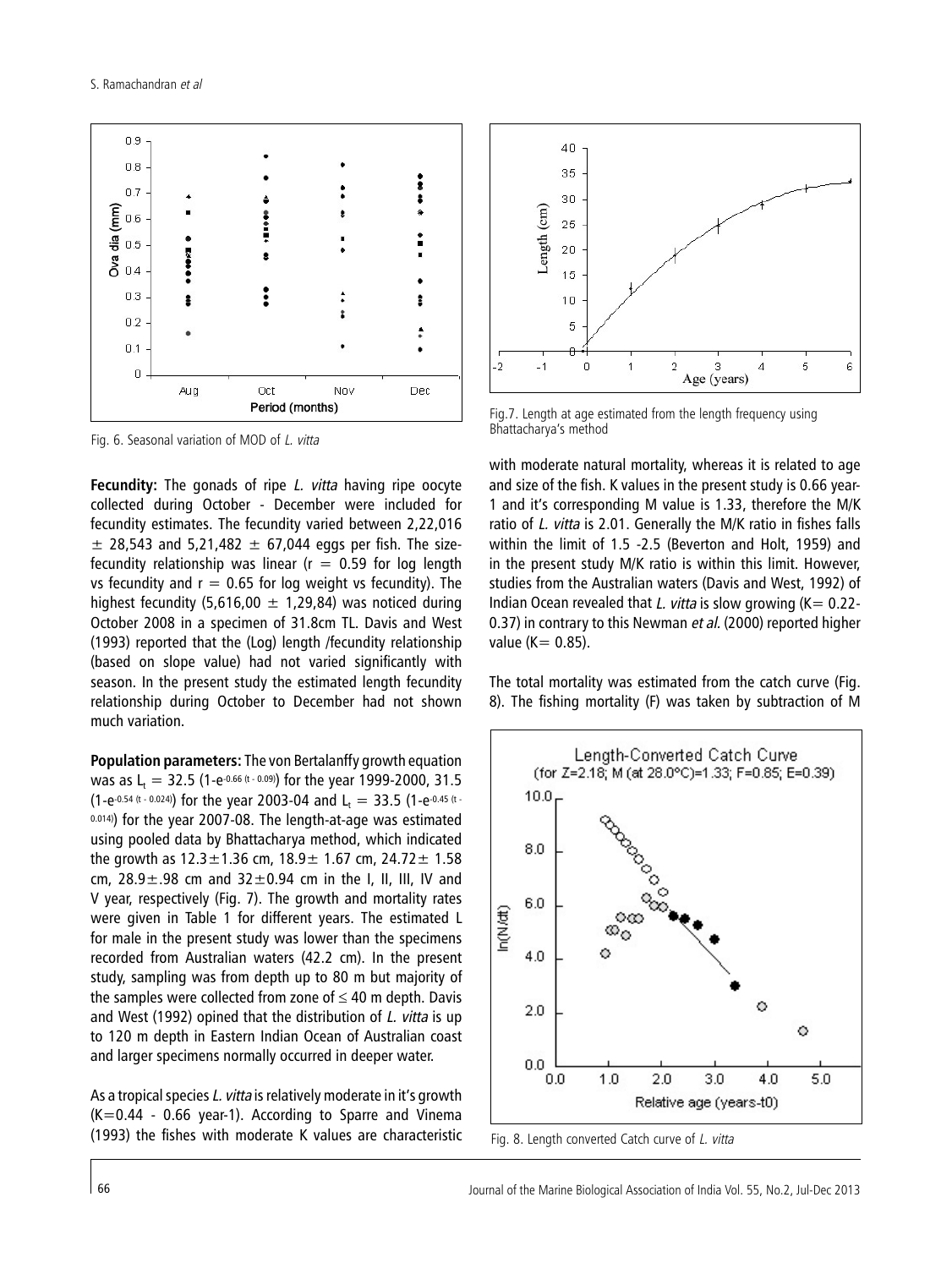| Parameters                         | 1999-<br>2000 | 2003-04 | 2007-08    |
|------------------------------------|---------------|---------|------------|
| N (numbers of<br>specimens)        | 378           | 164     | 114        |
| No. of months sampled              | 10            | 7       | 5          |
| Length range (cm)                  | $12 - 31$     | 10-30   | $9 - 31.8$ |
| Weight range (g)                   | 106-372       | 102-343 | 98-446     |
| $Lmax$ (cm)                        | 32.55         | 30.45   | 33.5       |
| L $\infty$ (cm)                    | 33.5          | 33.5    | 33.5       |
| K year-1                           | 0.66          | 0.54    | 0.45       |
| 7                                  | 2.18          | 1.75    | 1.46       |
| F                                  | 0.85          | 0.42    | 0.13       |
| E                                  | 0.39          | 0.24    | 0.09       |
| Lc/Lmax                            | 0.69          | 0.69    | 0.75       |
| Length at max. F                   | 27            | 26      | 26         |
| Lc (50% Length at first<br>capture | 22            | 23      | 22.6       |
|                                    |               |         |            |

Table 1. Growth parameters of *L. vitta* during different periods from 1999-2008

from Z and it was estimated to be 0.85 whereas M was 1.33 and Z was 2.18. Exploitation ratio (E) was estimated as 0.39 (Table 1). It is suggested that the stock of L. vitta in southwest coast is being exploited below the optimum level. The length at first capture  $(L_c)$  for selection pattern was 22-23 cm in the basis of gear used in the present study. However, this is likely to change in case of trawler having different mesh size in the code end is used for exploitation.

#### **Acknowledgements**

We gratefully acknowledge Dr. K. Vijayakumaran, Director General, Fishery Survey of India, Mumbai for his encouragement. We thank Dr. E. Vivekanandan, Emeritus Scientist, CMFRI, Chennai, for offering valuable suggestions during the preparation of manuscript. The senior author thanks ICAR for financial support.

#### **References**

- Alagaraja, K., Joseph Andrews and P.P. Pavithran. 1994. Perch fisheries in India A critical analysis. In: K. Rengarajan and P. SamBennet (Eds.) Bull. Cent. Mar. Res. Inst., 47: 10 -25.
- Bal, D. V and K. V. Rao. 1984. Marine fisheries of India. Tata McGraw, New Delhi. 296 pp.
- Bhattacharya, C. G. 1967. A simple method of resolution of a distribution into Gaussian components, Biometrics 23: 115-135.
- Beverton, R. J. H. and S. J. Holt. 1959. A review of the spans and mortality rates of fish in nature and their relation to growth and other physiological characteristics. In: CIBA foundation, colloquia on ageing. The life span of animals, G.E.W. Wolsteholme and M. O. Connor, (Eds) London. Churchill. 5: 142 –180.
- Chacko, J. F. and A. D. I. Rajendran. 1955. A Survey of the fishery industry of Tuticorin, Gulf of Mannar. Madras Fisheries Year book, 8: 175 – 193.
- Chrzan, F. 1950. Investigations on the Baltic cod. Conseil Permanent International pour Exploration de la Mer, Journal· du Conseil, 16 (2): 192-207.
- CMFRI, 2009. Annual Report of Central Marine Fisheries Research Institute, 2009. Davis, T. L. 0. and G. J. West. 1992. Growth and mortality of Lutjanus vitta (Quoy and
- Gaimardl from the North West Shelf of Australia. Fish. Bull., U.S., 90:395-404. Davis, T. L. 0. and G. J. West. 1993. Maturation, reproductive seasonality, fecundity,
- and spawning frequency in Lutjanus vitta (Quoy and Gaimard) from the North West Shelf of Australia. Fish. Bull., U.S., 91:224-236.
- Eckmann, R. 1991. A hydroacoustic study of the pelagic spawning behavior of whitefish (Coregonus lavaretus) in Lake Constance. Canadian J. Fish. Aquatic Sci., 48: 995-1002.
- Fawzy, A. B. and F. M. Soliman. 1984. Length weight relationship, relative condition and food and feeding habits of the goat fish Upenus sulphureus in safaga bay of Red sea. J. Mar. Biol. Ass. India, 26 (1&2): 83 - 88.
- González, P. and C. Oyarzún. 2002. Biological index variability in Pinguipes chilensis Valenciennes, 1833 (Perciformes, Pinguipedidae): Are they correlated? Gayana, 66(2): 249-253.
- Green, G. H., T. G. Northcote, G. F. Hartman and C. C. Lindsey. 1966. Life histories of two species of catostomid fishes in Sixteen mile Lake, British Columbia, with particular reference to inlet spawning. J. Fish. Res. Board Can., 23: 1761-1788.
- Gulland, J.A. 1971.The fish resources of ocean. West By fleet, Survey, Fishing News (Book) Ltd. FAO, 255pp.
- Hamsa, K. M., S. Ameer and H. Mohamad Kasim. 1994. The perch fishery be traditional traps at Kilakarai (Gulf of mannar) and some aspects of biology of Lethrinus nebulosus (Forskal). In: K. Rangarajan And P. Sam Bennett (Eds) Bull. Cent. Mar. Fish. Res. Inst., 47: 98 –405.
- Hamsa, K. M., S. Ameer, H. Mohamad Kasim and S. Rajapackiam. 1994. Length weight relationship of Lutjanus rivulatus off Tuticorin, Gulf of Mannar. Bull. Cent. Mar. Fish. Res. Inst., 47 : 128 –129.
- Hile, R. 1936. Summary of investigations on the morphometry of the cisco, Leucichthys artedi (Le Sueur), in the Lakes of the Northern Highland, Wisconsin. Pap. Mich. Acad. Sci. Arts & Letters, 21:619-634.
- Hickling, C. F. 1945. The seasonal cycle in the Cornish Pilchard, Sardina pilchardus Walbaum; J. Mar. Biol. Soc. U.K., 26; 115-138.
- Hunter, J. R., and S. R. Goldberg. 1980. Spawning incidence and batch fecundity in northern anchovy, Engraulis mordax. Fish. Bull., U.S. 77: 641-652.
- Hunter, J. R., B. J. Macewicz and J. R. Sibert. 1986. The spawning frequency of skipjack tuna, Katsuwonus pelamis, from the South Pacific. Fish. Bull., U.S., 84: 895-903.
- Ingles, J. and D. Pauly. 1984. An atlas of the growth, mortality and recruitment of Philipine fishes. ICLARM Tech. Rep., 13; 127pp.
- James P. S. B. R., S. Lazarus and G. Armugam. 1994. Present status of major perch fisheries in India. In: K. Rengarajan and P. Sam Bennet (Eds) Bull. Cent. Mar. Fish. Res. Inst., 47: 1-9.
- June, F. C. 1953. Spawning of yellow fin tuna in Hawaiian waters. Fish. Bull., 54:  $47 - 64$
- Le Cren, E.D. 1951. The length weight relationship and seasonal cycle in Gonad weight and condition in perch (Perca fluviatilia) J. Anim. Ecol., 20: 210-210.
- Maddock, D. M. and M. P. N. M. Burton. 1999. Gross and histological observations of ovarian development and related condition changes in American plaice. J. Fish Biol., 53 (5): 928-944.
- McKenzie, R. A. 1940. Nova Scotian autumn cod spawning. J. Fish. Res. Board. Can., 5:105-120.
- Morgan, M. J. and E. A. Trippel. 1996. Skewed sex ratios in spawning shoals of Atlantic cod (Gadus morhua). ICES J. Mar. Sci., 53: 820–826.
- Nair J. R., N Balakrishnan Nair and N. K. Balasubramanian. 1983. Condition and relative condition cycles in the tropical glassy perchlet Chanda  $(= Ambassis)$ commersonii (Cuv. and Val.) (Pisces: Centropomidae). Proc. Indian Acad. Sci (Anim. Sci), 92 (6): 415-422.
- Newman. S. J., M. Cappo and D. McB. Williams. 2000. Age, growth and mortality of the stripey, Lutjanus carponotatus (Richardson) and the brown-stripe snapper, L. vitta (Quoy and Gaimard) from the central Great Barrier Reef, Australia. Fish. Res., 48: 263-275
- Noltie, D. B. and M. H. A. Keenleyside. 1987. Breeding ecology, nest characteristics, and nest-site selection of stream- and lake-dwelling rock bass, Ambloplites rupestris (Rafinesque). Can. J. Zool., 65: 379-390.
- Pauly, D and David. 1981. ELEFAN I, a basic program for the objective extraction of recruitment pattern from length - frequency data. Meeresforssch., 28 (4): 201 -210.
- Pauly, D. 1980. On the interrelationships between natural mortality, growth parameters and mean environmental temperature in 175 fish stocks. J. Cons. int. Explor. Mer., 39: 175-192.
- Qasim, S. Z. 1957. The biology of Blennius pholis (Teleostei). Proc. Zool. Soc. London. 128 (2): 161-208.